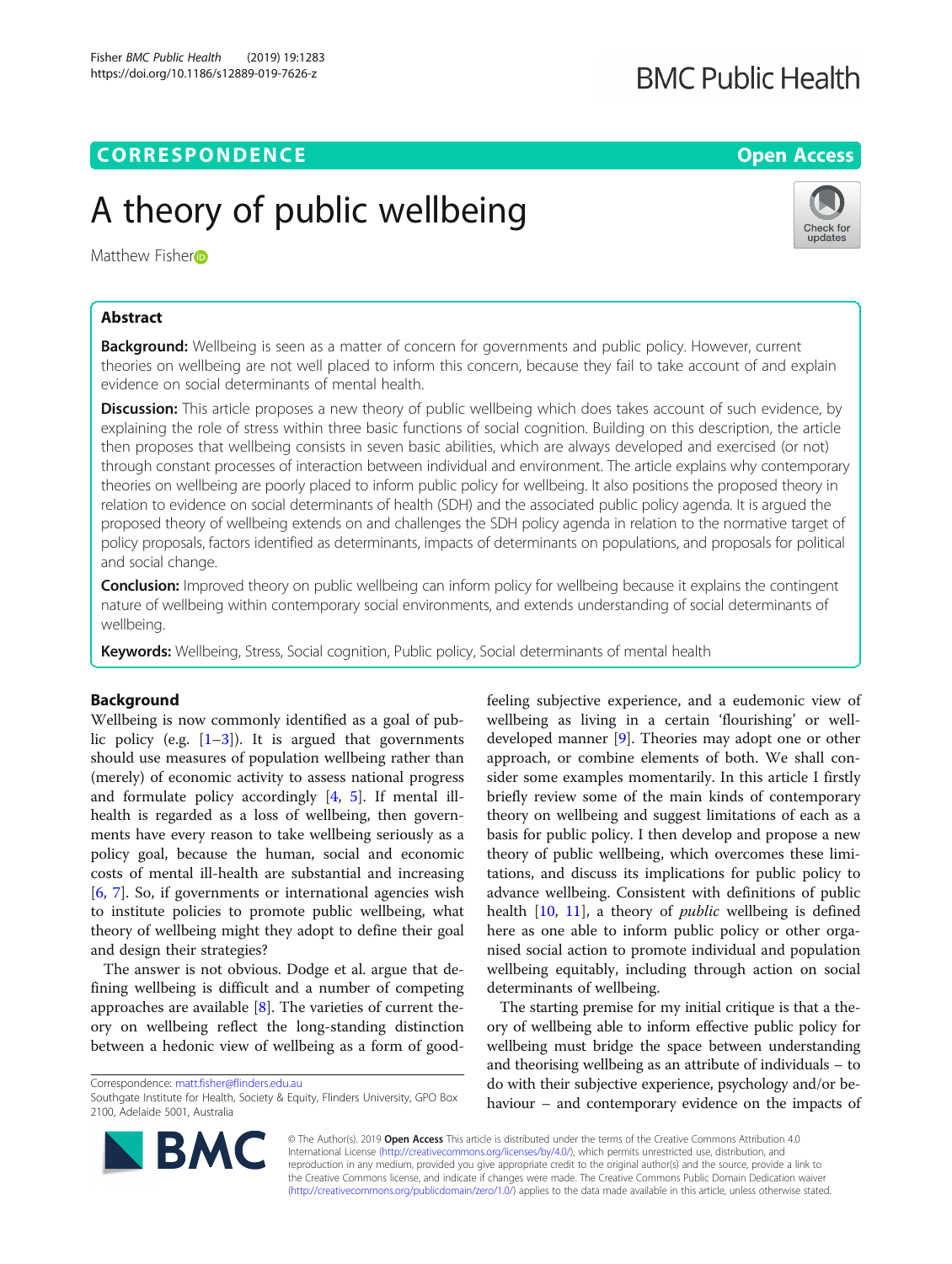social environments on mental health [[12](#page-9-0), [13](#page-9-0)]. (Some theories or definitions of wellbeing incorporate physical health as a key element [\[14\]](#page-9-0). I do not address these directly here because, as will become clear, I see physical health as favourable to, but not a defining component of, wellbeing.) After all, there is strong evidence from epidemiological studies indicating that socioeconomic factors causally contribute to incidence of common forms of mental illness in populations [\[15\]](#page-9-0), resulting in substantial burden of disease and inequities in mental health [\[6,](#page-9-0) [16](#page-9-0), [17](#page-9-0)]. There is strong evidence that chronic stress arousal responding to social stimuli is a crucial mechanism mediating the impacts of social environments on mental health [[18](#page-10-0)–[21\]](#page-10-0). If theory on wellbeing doesn't take account of such evidence or explain to policy makers what can be done to reduce adverse impacts and increase positive impacts of social conditions on mental health, then surely its value as a basis for policy to advance public wellbeing is in doubt. Understanding the mediating role of stress is significant because the ability to not only present epidemiological evidence of correlations between social factors and health outcomes but also to explain the causal pathways and mechanisms linking the two is important for uptake of evidence in policy [[22](#page-10-0), [23\]](#page-10-0).

Let us then consider two main kinds of current wellbeing theory against a criterion of taking account of evidence on social determinants of mental health. Theories of subjective wellbeing (SWB) adopt a hedonic approach and define wellbeing as a subjective experience of happiness or satisfaction with life [\[24](#page-10-0)–[26\]](#page-10-0). Much research on SWB focuses on (putatively) measuring wellbeing in populations by asking people to rate their own happiness or satisfaction, and such measures can subsequently be correlated with social factors such as life events or income level [[27,](#page-10-0) [28\]](#page-10-0). Such research might seem to position individual wellbeing in a social context, but it does not offer any clear theory on how social environments causally affect SWB, and does not explain the role of stress arousal in mediating social impacts on mental health. Furthermore, SWB research indicates that most people's self-assessed SWB is in the positive range most of the time. Thus, SWB theory just seems to miss important parts of the picture concerning social determinants of mental health when, for example, it finds that around 95% of Australians rate their overall satisfaction with life as positive [[27\]](#page-10-0), and yet we know that, in any 12 month period, around 20% of the population is subject to a mental health problem [\[17](#page-9-0)]. I claim this limits the relevance of SWB theory for public policy.

Other theories on wellbeing adopt a eudemonic approach, and define wellbeing as the individual exercise of psychological or behavioural attributes which (putatively) contribute to living well such as maintaining positive attitudes or having an ability to 'bounce back' from challenges [\[7](#page-9-0), [29\]](#page-10-0). For example, Ryff and Singer's theory of Psychological Well-Being [\[30](#page-10-0)] codifies dimensions of wellbeing such as self-acceptance, autonomy and positive relationships. Again, the specification of such dimensions is then used to design psychological tests to measure them in populations and assess correlations with social factors. The problem again is that such correlations do not explain mechanisms. For example, Ryff and Singer [\[30](#page-10-0)] do recognise evidence on population inequalities in mental health and do pay attention to correlations between their measures of wellbeing and biological markers of stress arousal, but do not explain how and why certain social factors affect stress arousal in certain consistent ways, and thereby affect individual and population mental health.

Another major concern about the policy relevance of contemporary eudemonic approaches is that, when applied in practice, they fall prey to the individualist tendencies of biomedical and behavioural approaches to health [\[31](#page-10-0)]; and thus conceptualise wellbeing purely in terms of individual behaviour and construct 'solutions' accordingly, to fix or improve individuals by training them to adopt positive attitudes or to be more 'resilient', rather than to address salient social or economic factors affecting population mental health. These individualised approaches are consistent with the roots of much contemporary wellbeing theory in psychology [[13\]](#page-9-0) and also reflect the influence of individualist political values [\[32](#page-10-0)]. The burgeoning wellbeing 'industry' adds to the dominate theme of individualisation of health and wellbeing in public discourse.

What then of current status of the literature on public health and social determinants of health (SDH) vis-à-vis wellbeing theory and public policy for wellbeing? Clearly that literature has for some time recognised the role of stress as a mediator of social impacts on mental health [[20,](#page-10-0) [33,](#page-10-0) [34\]](#page-10-0). However, despite longstanding public health commitments to wellbeing as a goal [[35](#page-10-0)], a clear theory of public wellbeing is missing from the SDH literature. Instead, improvements in measures of population health status used in epidemiological research such as life expectancy, premature mortality, rates of disease or health behaviours serve as the dominant conceptions of 'health' in SDH literature and as the presumptive targets for policy proposals [[36\]](#page-10-0). My proposed theory of public wellbeing responds to Richter [[37\]](#page-10-0), who calls for an increased focus on theory development in relation to social determinants of health.

Finally, research on SDH has informed a now welldeveloped agenda for policy action [[36,](#page-10-0) [38\]](#page-10-0). Thus, if the interest in the end is to inform public policy, one is led to ask; even if SDH literature lacks a theory of wellbeing, would such a theory actually add anything new to the existing SDH policy agenda? I say it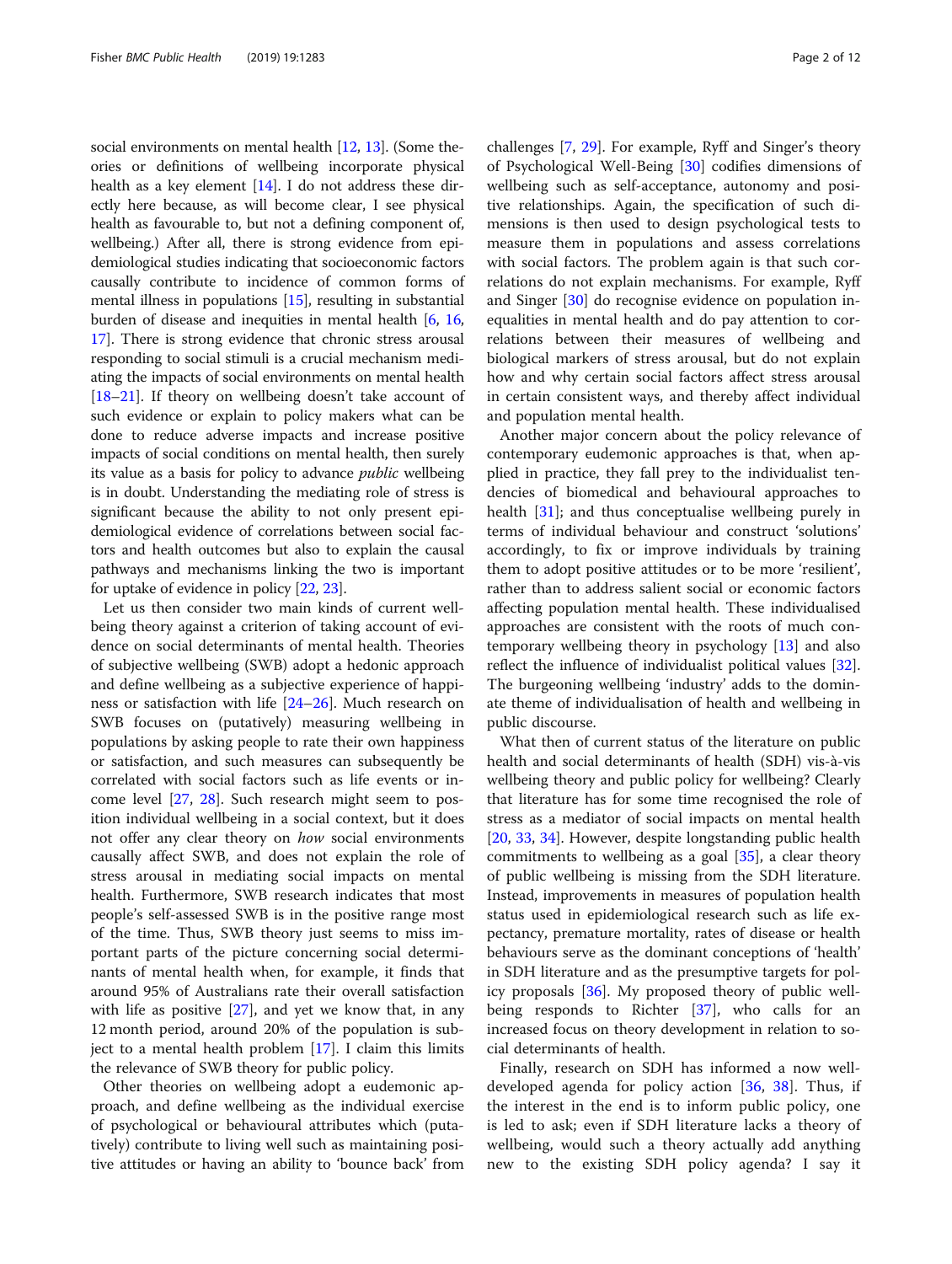would, and the latter part of this article addresses this question.

#### A theory of public wellbeing

The preceding critique and the alternative theory of public wellbeing proposed here respond to Huppert et al. [[13](#page-9-0)], who argue that current wellbeing theory fails to adequately integrate perspectives from neurobiology, psychology and social science. The approach to theory development adopted here is integrative, as Huppert et al. suggest. Much of the evidence and some of the conceptual thinking already exists (in various places) to constitute the proposed theory but has not been brought together in a coherent whole. My starting point is to note again the links already made between evidence on social determinants of population mental health and neuroscience research on human stress responses [\[19,](#page-10-0) [34](#page-10-0)], and subsequent recognition of a need to promote mental health at both an individual and social-environmental scale  $[11]$  $[11]$  $[11]$ . These links are important, but the integrative perspective that is lacking – the one that can lead on toward a theory of public wellbeing – is to understand the role of stress arousal in social cognition. The following description builds on my previous work, which explains the relevant functions of social cognition in more depth and detail [\[39\]](#page-10-0).

#### Social cognition and stress arousal

Just as circulation of blood is a function of the heart, 'functions' of social cognition can be understood as activities carried out by structures of the brain, which subserve our abilities to navigate social environments – the world of other people's behaviour [\[40](#page-10-0)]. There are a number of key brain functions that mediate everyday social cognition and behaviour. Below I describe three of these, which are crucial to understanding the contingent nature of wellbeing in social environments. Brain processes in general are characterised as cognitive or affective in nature [\[41](#page-10-0)]. Cognitive processes include perception, memory and associative learning. Affective process are involved in the production of emotions [\[41](#page-10-0), [42\]](#page-10-0) but my focus is on their role in the motivation of different kinds of behaviour [[41,](#page-10-0) [43\]](#page-10-0). Each of the three brain functions described below combines cognitive and affective processes.

# Goal-directed behaviour

Areas of the prefrontal cortex (PFC) carry out 'executive', cognitive functions concerned with the coordination of sequences of behaviour through time, towards a goal [[44,](#page-10-0) [45\]](#page-10-0). To achieve this, the PFC maintains a behavioural 'scheme' combining information from memory with real-time feedback from the body and senses [\[46](#page-10-0)]. The maintenance of behaviour towards a desired goal also incorporates an affective, motivational dimension involving increased neural activity stimulated by the neurotransmitter dopamine [\[47\]](#page-10-0). At the most basic level, this form of arousal is about positive motivation toward an intended goal – about 'doing' and 'getting'. The ability to self-regulate these motivational processes within sustained sequences of purposeful activity is largely nascent at birth and has to be developed through experience within a supportive learning environment.

### Social monitoring

Cognitive attention on the current environment is particular focused on social stimuli whenever these are present; the physical form, expressions, gestures, voices and behaviour of other people in relation to the self [\[48](#page-10-0)]. In social settings the brain is constantly engaged not only in 'watching' other people but also in interpreting their behaviour in goal-directed terms (what they are doing), or emotional terms (how they are feeling). It seems our ability to do so comes about in part through rapid cognitive modelling or simulating of other people's behaviour as if it were our own  $[48, 49]$  $[48, 49]$  $[48, 49]$ . Thus, in effect, by such processes we are able to empathetically interpret and anticipate other people's behaviour by associating the perceived 'pattern' of it with aspects of our own experience [\[50](#page-10-0)].

The functions of executive control and social monitoring underpinning social behaviour both draw on learned information from previous experiences to represent and interpret the current environment but also use this information to constantly, iteratively predict or anticipate what is about to happen, with a default assumption that like events will play out in a way similar to past occurrences [[20,](#page-10-0) [50\]](#page-10-0).

# Evaluation and behaviour change

Although representation of the current environment and production of behaviour relies on information from prior learning, it is equally important to rapidly adjust cognition and behaviour in response to real-time feedback from the environment [[46\]](#page-10-0). Furthermore, within this process of goal-directed behaviour, feedback and behavioural adjustment, there will be occasions when events in the current environment either change unexpectedly – i.e. run counter to current cognitive predictions – or change in ways which (now) predict an aversive outcome. In other words, in the latter case, a stimulus is encountered which has been previously associated with a negative, unpleasant outcome. At these times it is important that these changes are recognised and processes rapidly put into action to interrupt and modify behaviour accordingly.

The orbital frontal cortex (OFC) (the underside of the frontal lobe) together with the amygdala are centrally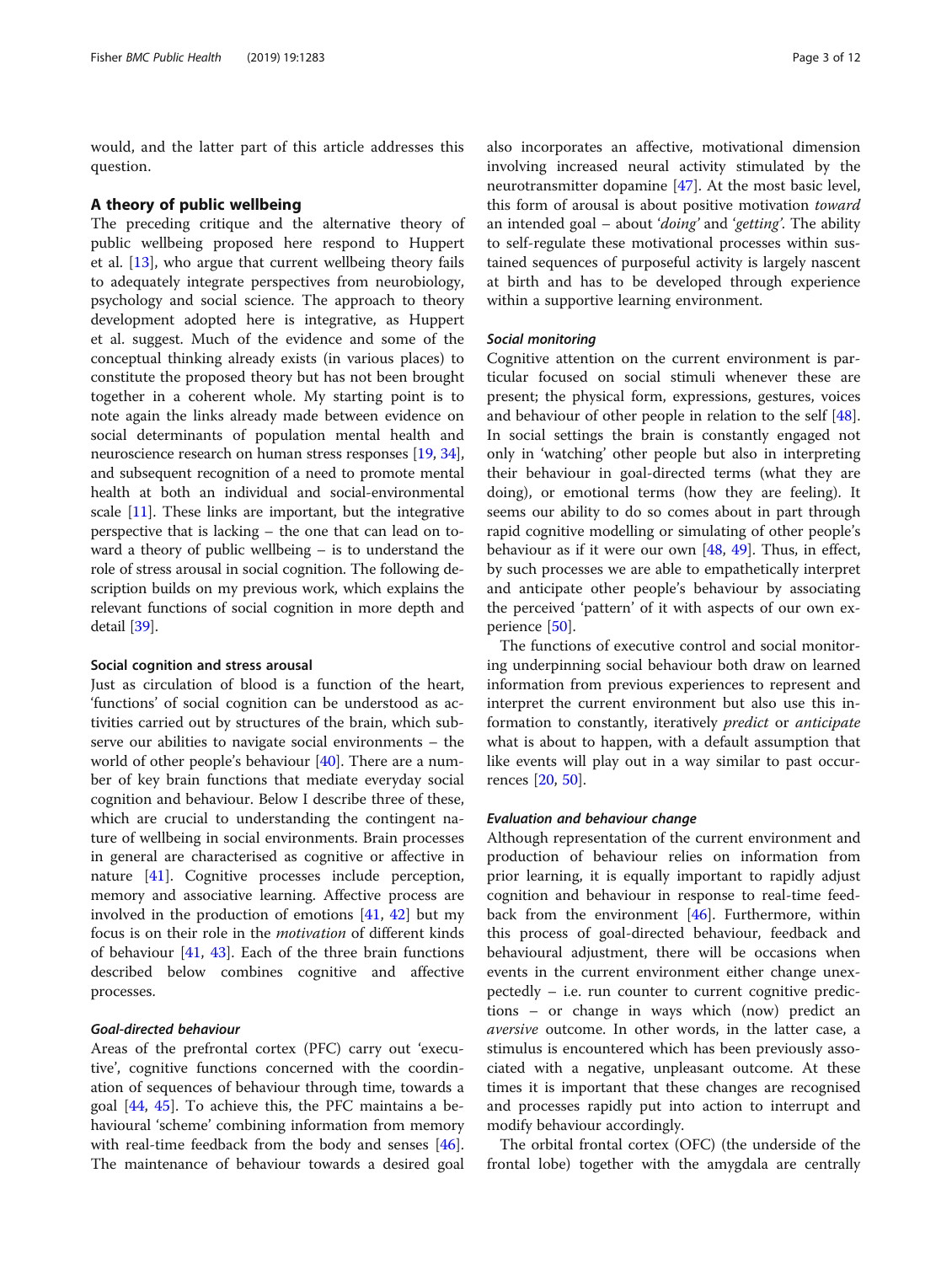involved in carrying out these functions. In basic terms, the OFC has a particular role to register and record associations between environmental stimuli and states of positive or negative (aversive) affective arousal, and then to monitor real-time events for any such learned associations [[51,](#page-10-0) [52](#page-10-0)]. In effect the OFC is predictively evaluating moment-by-moment events, and can reinforce goal-directed behaviour when success is predicted. However, when circumstances change unexpectedly or an aversive outcome is predicted, the OFC and the amygdala work together to trigger an acute phase of heightened arousal across a number of areas of the body and the brain [[53](#page-10-0), [54](#page-10-0)].

One key part of this cascade of heightened arousal is stimulation of the body's stress system [[55](#page-10-0)]. Human stress systems originate in the brain and trigger arousal of the sympathetic nervous system and hypothalamicpituitary-adrenal axis, stimulating release of stress hormones including adrenaline and cortisol [\[19](#page-10-0), [20,](#page-10-0) [56](#page-10-0)]. Acute stress arousal also stimulates brain structures involved in sensory perception, attention and goal-directed behaviour [\[41](#page-10-0)], and is widely understood as an evolved response supporting rapid behavioural adaptation to environmental threats [\[56](#page-10-0)–[58\]](#page-10-0). Importantly, this state of general arousal includes increased activity in parts of the brain involved in interrupting and changing behaviour [[59,](#page-10-0) [60\]](#page-10-0). Thus, the overall effect of this cascade of arousal is to 'switch on' a set of linked mechanisms able to recognise and respond to unexpected or aversivelyassociated changes in the (external) environment, and adapt behaviour to these changes.

#### Adaptive social behaviour

Together, these functions of goal-directed behaviour, social monitoring and evaluation involving short-term arousal and behaviour change underpin adaptive social behaviour and learning. Although acute stress arousal is associated with overt threats (a large snarling dog, for example) [\[42\]](#page-10-0), it is are poorly characterised as a 'fight or flight' response. Rather, evaluation and stress arousal play an important role in competent adult social cognition, decision making and navigation of the normal range of exigencies in everyday social environments [[53](#page-10-0), [61](#page-10-0)]; to sustain goal-directed activity and flexibly respond to behavioural cues from others, in order to avoid anticipated aversive encounters and maintain cooperative relationships.

# Chronic stress arousal and health

As we shall discuss later, the role of acute stress arousal within processes of competent, flexible social cognition and behaviour can contribute to wellbeing. However, it also is a crucial point of linkage with evidence on SDH and, subsequently, an understanding of the contingent nature of wellbeing within contemporary societies. The crucial point is that stress functions renders human beings vulnerable to adverse effects on physical and mental health, especially when social-environmental conditions contribute to a shift from the 'regular' role of acute stress in social cognition to chronic stress arousal.

In general terms, the criteria to be met for such a change to occur are, perhaps, deceptively simple. We noted above that part of the evaluation function of social cognition is to register aversive stimuli based on prior learning and trigger an acute phase of heightened arousal supporting modification in behaviour to adapt to (resolve or avoid) the predicted aversive event. The physiological correlate of an adaptive change in behaviour will be a down-regulation of the acute arousal state [[57\]](#page-10-0). However, in this situation of exposure to a stressor stimulus, what is then likely to occur if exposure extends over time, and the person in question is not able to identify and implement any behaviour to resolve or avoid the anticipated aversive event? In this situation, basic conditions have been met for a shift from the normal role of acute arousal to one of a chronic state of aversive evaluation and stress arousal [[18\]](#page-10-0), simply because, in the situation described, cognitive attention is likely to recurrently re-predict the problem and, with no apparent solution available a 'collapse' occurs in predictive expectation of coping. At the neurochemical level, this change is reflected in increased cortisol production [[34](#page-10-0)], and elevated baseline levels of cortisol over time [\[20\]](#page-10-0).

Adverse effects of chronic stress on individuals' health are thought to occur in two main ways: chronic stress arousal and associated internal effects in the body and/ or brain – over the short or longer term – themselves increase risk of mental and physical ill-health (e.g. [[62](#page-10-0)– [64\]](#page-10-0)); and negative psychological states associated with chronic stress contribute to risky health behaviours such as smoking, over-eating or alcohol use as forms of relief seeking [[20,](#page-10-0) [65\]](#page-10-0).

Stress arousal affects hormonal changes, blood pressure, heart rate, and immune system functions. Under conditions of chronic stress, longer terms effects of these changes are thought to increase risk of various forms of physical ill-health, including obesity, metabolic syndrome, insulin resistance, type 2 diabetes, cardiovascular disease and sleep disorders [[21,](#page-10-0) [34\]](#page-10-0). Chronic stress has been shown to damage chromosomal structure, potentially leading to earlier onset of age-related diseases [\[64](#page-10-0)]. Inequality in exposure to stressors is used to explain inequalities in physical health [[20,](#page-10-0) [66](#page-10-0)].

Stress arousal also involves stimulation of brain structures involved in sensory acuity, attention and goaldirected behaviour  $[41]$  $[41]$ . Chronic stress is associated with abnormalities in the morphology or activities of key brain structures involved in stress system arousal [[67](#page-10-0)]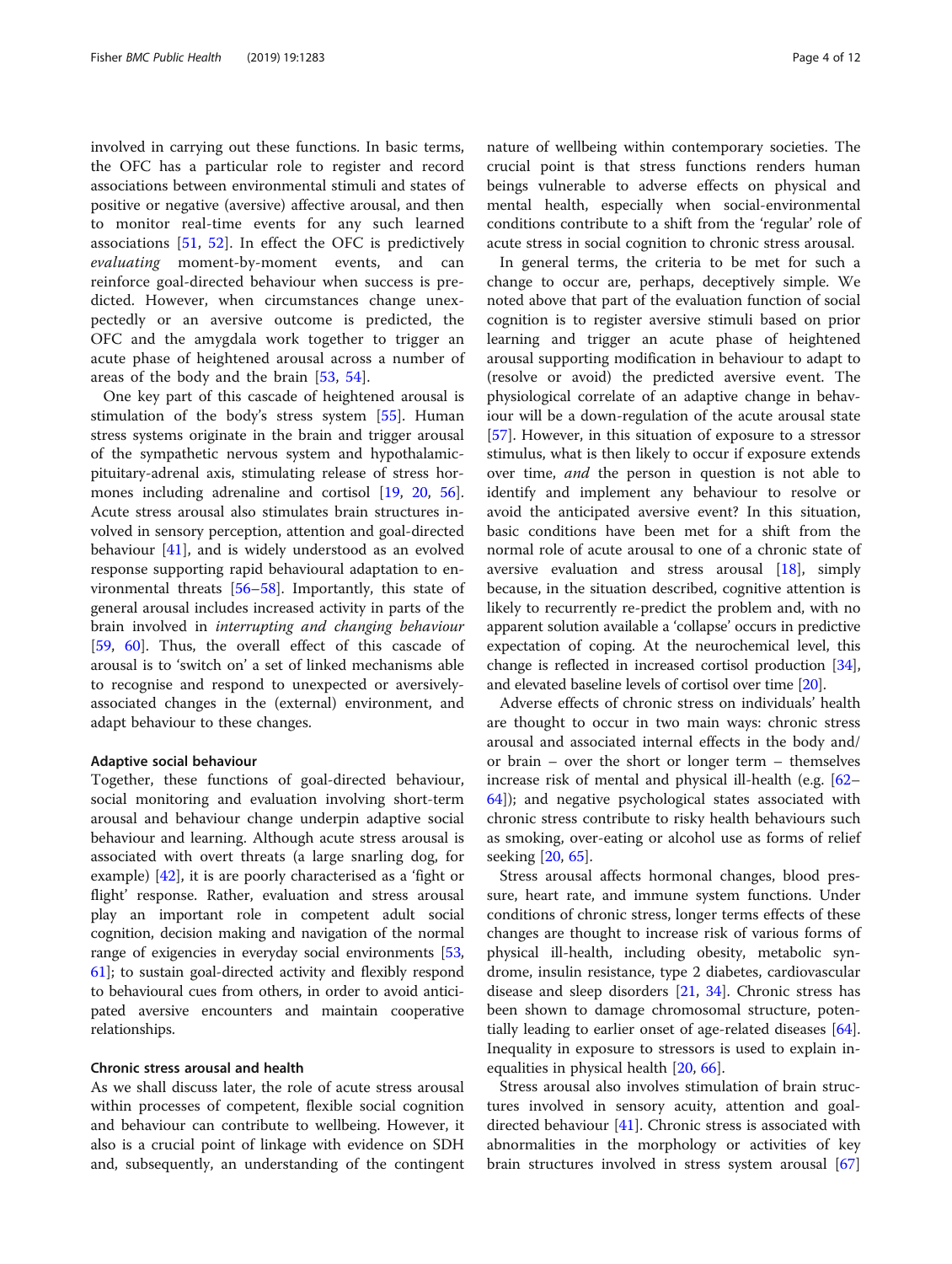and in the activities of the HPA axis; and these abnormalities are associated with common forms of mental illness [\[21,](#page-10-0) [52,](#page-10-0) [56,](#page-10-0) [68\]](#page-10-0). Chronic stress has been identified as a likely mediator of increased risk of mental ill-health associated with factors such as: low income, unemployment, job insecurity, low levels of control in the workplace, low control in the home, adverse life events, and insecure or low-standard housing [[18\]](#page-10-0).

Cumulative exposure to stressors over the life course correlates positively with worse physical and mental health outcomes, and differences in such exposure contributes to health inequalities between groups according to gender, race and socioeconomic status [\[66](#page-10-0)]. Differences between populations in the direct or indirect effects of chronic stress on health are invoked to help explain associations between socioeconomic status (SES) and health, and other health inequalities within or between countries [\[69](#page-10-0), [70](#page-10-0)]. Finally, unresolved chronic stress is not only harmful to health but constitutes a form of psychological suffering.

#### Issues for wellbeing

Ryan et al. argue that human beings are intrinsically motivated to be active, to do things, to be inquisitive [\[71](#page-10-0)], and this I suggest is the same motivation that drives goal-directed behaviour as part of social cognition. It is important therefore that people learn to self-regulate intrinsic motivation, in order to exercise some autonomy and engage in constructive behaviour to achieve valued goals. Doing so feel good. Conversely, experiencing a lack of control in goal-directed tasks increases stress demand [\[55\]](#page-10-0) and can have adverse effects on mental health if extended over time [\[72](#page-10-0)]. Thus, I propose that selfcontrolled, goal-directed behaviour is part of wellbeing, as others have concluded [\[7](#page-9-0), [29\]](#page-10-0). However, if that is accepted then a number of further considerations come into focus to refine and qualify this claim – all of which have to do with how abilities of constructive, goaldirected activity are attained and exercised (or not) within a social milieu.

As discussed earlier, much goal-directed activity occurs within social environments and is shaped by perceptions and learned expectations about other people's behaviour and attitudes towards the self. Where the behaviour or attitudes of others are perceived (possibly sub-consciously) and evaluated as a form of challenge, a potential threat to control or social standing, then they become a stressor [[20,](#page-10-0) [34,](#page-10-0) [55\]](#page-10-0). A key question then concerns the kinds of internal resources or external opportunities the person has available, or the kinds of learned expectancies or behaviours they bring to the situation. Part of the optimal self-regulation of goal-directed behaviour in complex social environments is about flexible adaptation to such challenges.

Considering these questions takes us to matters of child development and learning. When a child at around 2 to 4 years old faces an imposed (non-violent) constraint on an 'anti-social' behaviour from a parent or carer, that will (no doubt) be experienced as an acute stressor, and the question then is about what the parent does to guide a change in behaviour. Through repetitions of such experience, social cues of disapproval can give rise to short bursts of stress arousal, leading in turn to modified behaviour that is effective in 'solving the problem'. This is part of what it means to self-regulate motivated, social behaviour. The internal resources gathered from such experiences support a child's capacities at 5 or 7, when faced with a social challenge or expectation (say, to complete a task at school), to generate a state of positive expectancy in response [[20\]](#page-10-0). On the other hand, children subject to chaotic, traumatic or unstimulating environments are likely to develop and repeat other kinds of motivated responses to such everyday social challenges, perhaps characterised by aggression or withdrawal. Children exposed to such environments tend to demonstrate increased sensitivity to stressors in later life, and increased risk of ill-health [\[34\]](#page-10-0).

A second important point is that time-extended goaldirected activity within complex social environments (outside the typically small circle of close, most-trusted others) just is psychologically and physically demanding, because it is likely to involve repeated episodes of acute stress arousal [\[73](#page-10-0)]. However, the extent of that demand (and the question of whether it 'converts' to chronic stress) will depend on the nature of the task and situation, as well as the resources the individual brings to it. Research on work environments, for example, indicates that work in which an individual can exercise skills and a measure of control is less stress-demanding than work that is tightly prescribed, closely monitored, mundane or repetitive [\[63](#page-10-0), [74](#page-10-0)]. Control over work or life circumstances is now seen as an important psychosocial determinant of health in its own right, on the premise that it moderates or exacerbates stress demand [\[75](#page-10-0)]. Thus, not all goal-directed activity is equal when it comes to benefits for health and wellbeing. A focus on individual coping or resilience as putative features of wellbeing (as per current theory) overlooks the possibility that coping under conditions of constant demand – even if better than not coping – will still result in a high stress load.

A third point is that, within complex social environments, an individual's belief that others are perceiving her or him in a negative light, sometimes referred to as 'negative social evaluation' can operate as a significant stressor [[55](#page-10-0), [70\]](#page-10-0), again depending on the situation, the resources a person brings to it, and perhaps to heightened sensitivity due to earlier life experiences [\[34](#page-10-0)]. To some extent this is part of the normal variety of human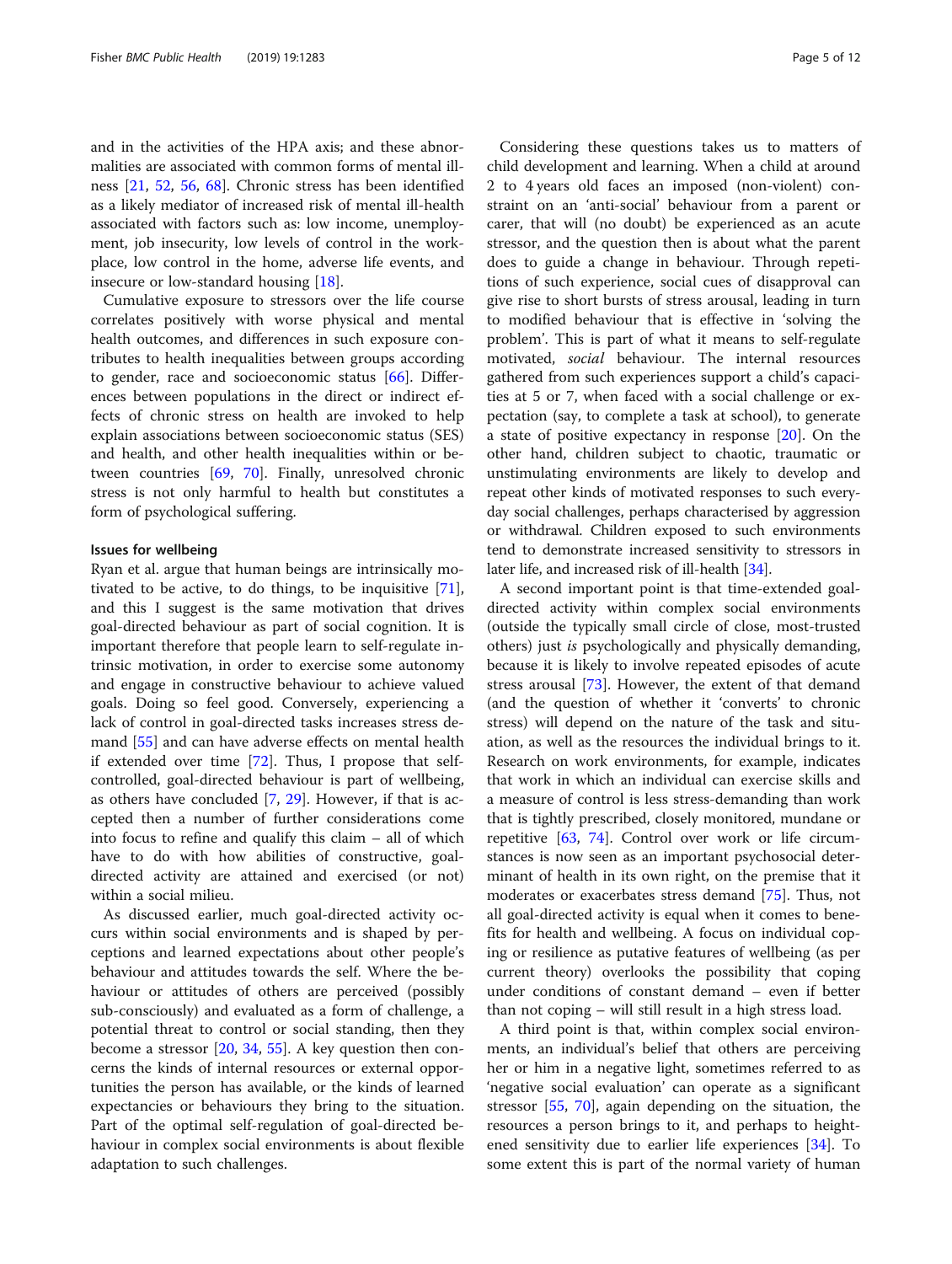relations and what matters is having some strategies and resources to cope. If the situation persists and is felt by the person subject to it to be outside of their control, then it is likely to cause chronic stress arousal. Our sensitivity and aversive response to negative social evaluation also renders us vulnerable to manipulation, because a threat of negative social evaluation and isolation from a group can be used to enforce conformity.

The three points made above make clear the contingent nature of positively motivated, flexible goal-directed activity conducted within complex social settings as an aspect of wellbeing. Having made those points we may now shift the discussion to another track, by recognising that there is a family of psychological states and activities that sit 'outside' this kind of socially-engaged, goal-directed activity which, even in the best of circumstances, will involve the demand of sustained arousal and stress. These 'other' kinds of activities share the characteristic of avoiding this demand, and open up other dimensions of wellbeing. Again, there are three points.

First, it is crucial to observe that positively motivated goal-directed activity can and does occur in ways that are not engaged with complex social environments and thus do not involve repetitive (stressful) demands for attention on other people's behaviour. Consider the difference between travelling to a city to do paid work, interacting with others, meeting deadlines and so on, and building a model ship or working in the garden at home. The salient point about the latter kinds of activity is that they are largely self-controlled and offers the rewards of applying skills to attain a goal, but are not exposed to the stress-inducing demands of navigating complex social environments. Thus, there are two distinct kinds of goal-directed activity related to wellbeing – a point implied but not made clear in other theory [\[29](#page-10-0)].

Second, while ideas of individual goal-directed action as a feature of wellbeing may seem (or be used) to justify the individualist values of modern, market societies [\[32](#page-10-0)], in fact there is a raft of evidence to suggests that the experience of positive, reciprocal social relations and activity contributing to the wellbeing of others are important contributors to health and happiness (e.g. [\[76,](#page-10-0) [77\]](#page-10-0)). Such evidence is consistent with my description above of the social monitoring function of social cognition.

Third, a significant body of evidence indicates potential benefits for improving wellbeing and reducing symptoms of mental ill-health from activities that shift attention away from predictive, future-focused task orientation and onto more present-time experience of the senses, the body, aesthetic experience, and/or the natural environment [[78,](#page-10-0) [79](#page-10-0)]. This present-focused state of mind can be achieved through contact with nature,

meditation, making art, play, eating, listening to music, and engaging in physical exercise. Indigenous peoples' cultures commonly place high value on relatedness with the natural world, and this is highly relevant to understanding wellbeing [[80\]](#page-11-0).

In modern social environments where goal-directed, socially-engaged activity occupies much of people's time, a cognitive focus on 'the task' can often demand attention and elicit stress arousal well beyond designated work hours, even interfering with sleep. The kinds of present-focused activities described above are important opportunities to 'down-regulate' this kind of habituated arousal. Again, it is essential to recognise that the ability to self-regulate cognitive attention, behaviour and affective arousal in these 'other' ways (as described) is in part a learned skill – a quite different form of using one's time constructively. Many people, one suspects, do not have such skills or do not recognise their value. In fact, the more common response is to attempt to selfmanage the chronic, felt demand and stress of modern life in more diversionary ways such as watching television, gambling or using drugs and alcohol [\[65](#page-10-0)], which are less effective and may have negative impacts on health. However, access to the kinds of stress-reducing activities described may also be determined by social conditions such as income, social relatedness (or isolation), or access to natural environments.

Furthermore, looking beyond this rather limited picture of occasional opportunities for recovery from the demands of modern life, I suggest that optimal conditions for wellbeing will involve a far more even balance between periods of socially engaged goal-directed activity and periods of time dedicated to self-controlled, goaldirected action, sociality and the well-being of others, and the present-focused activities of sensory and aesthetic experience and contact with nature.

# Defining wellbeing

Based on the above discussion, I define individual, adult wellbeing as having and exercising seven basic *abilities*. These are abilities to:

- 1. Engage in sustained, constructive, self-controlled goal-directed activity within complex social environments, in ways that exercise skills, achieve valued or meaningful outcomes, and avoid chronic stress
- 2. Respond constructively to social challenges and rapidly adjust behaviour in response to social cues and norms
- 3. Engage in self-controlled, creative, goal-directed activity 'outside' constraints of social demands and expectations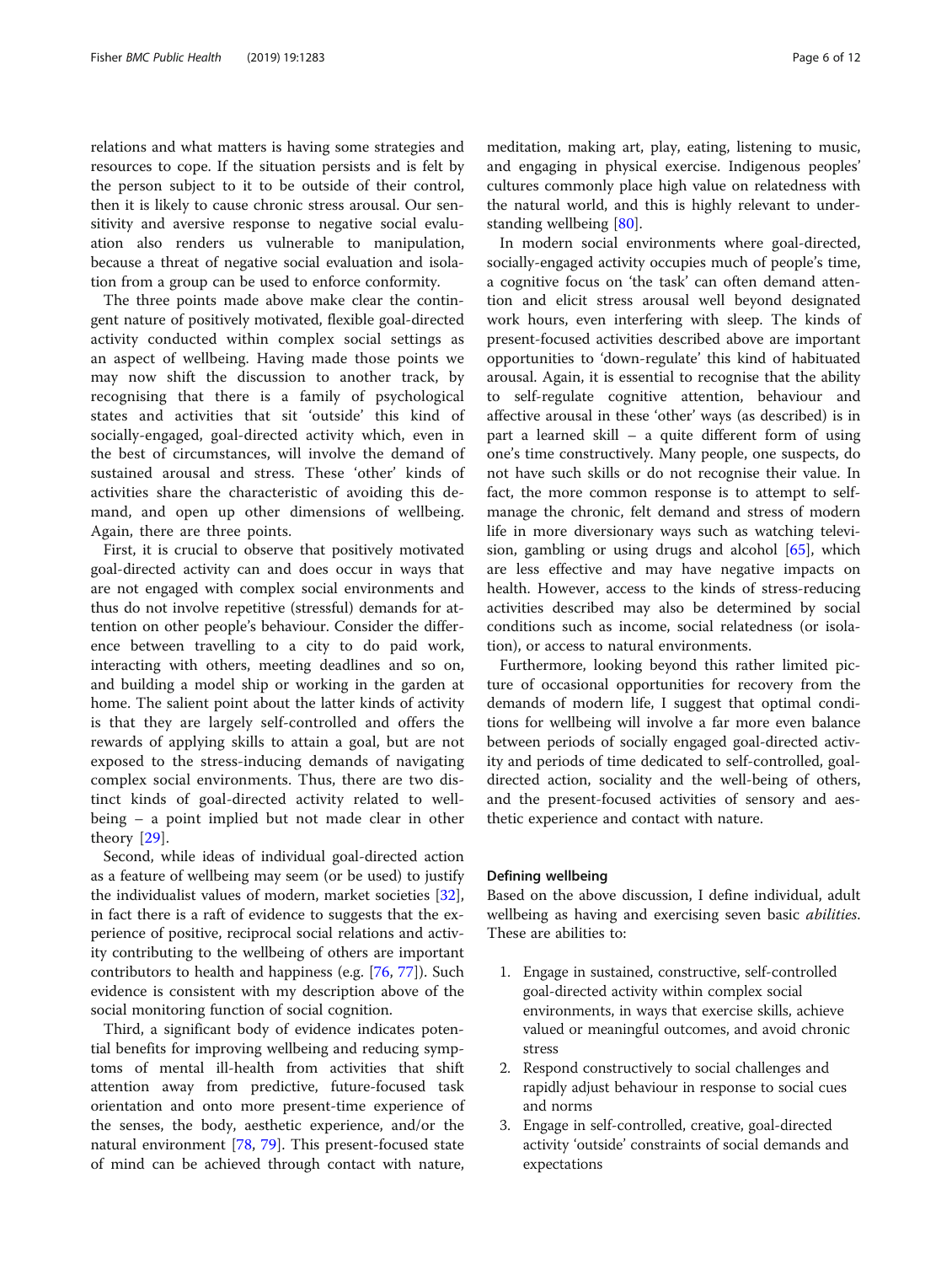- 4. Engage in and enjoy positive, reciprocal social relationships and contribute to the wellbeing of others
- 5. Engage in present-focused activities of a sensory, meditative, creative, playful or aesthetic nature including regular contact with nature.
- 6. Achieve a balance between the demands of sociallyengaged, goal-directed activity (points 1 and 2) and other kinds of activity (points 3–5)
- 7. Understand the nature of wellbeing and the social and environmental conditions required to attain it, and work to ensure these are available to the self and others

From a life course perspective, wellbeing involves children and adolescents gradually developing the cognitive resources and associated behavioural skills to self-regulate the abilities of wellbeing, through (guided) opportunities to exercise them in simple forms. Furthermore, the points above are not intended to be exhaustive. In particular socio-cultural environments, other general living skills such as literacy or cooking skills will assist the exercise of wellbeing abilities. Such learnings can form part of the self-regulation of behaviour that is part of well-being.

Clearly, this is a eudemonic view of wellbeing, but it is important to say that developing and fulsomely exercising the abilities described above will likely result in regular subjective states that individuals might variously describe as happiness, calm or satisfaction [[13](#page-9-0)]. Without this association with experience, the abilities described would be of lesser value. However, the merit of a eudemonic view is that it take us beyond subject experience and opens the way to recognise that wellbeing (as a way of living) is always realised or not, through processes of interaction between the individual and his or her sociocultural milieu.

To expand on this point, at a first level of analysis, we can say that, in any particular situation, the actual exercise of wellbeing abilities will always occur (or not) as an interaction between the internal resources and dispositions an individual brings to the situation, and the objective nature of the situation itself  $[20, 81]$  $[20, 81]$  $[20, 81]$  $[20, 81]$ . Part of what an individual has to call on in a demanding situation may also be to do with their personal, social and economic circumstances. At a second level of analysis, proceeding from the developmental aspects of wellbeing, we can say that the resources and dispositions an individual brings to a situation  $-$  at any point in time  $-$  will themselves be largely determined by a series of prior interactions between the internal and external milieu, going back to in-utero development. This recognition of the fundamentally transactional nature of wellbeing, and the permeability of the individual to its environment, is the key to avoiding the mistake of individualisation and instead combining an individual and a population-based view of wellbeing.

Thus, we may theorise that wellbeing in populations and inequalities in wellbeing between groups defined by SES or other attributes will be shaped by the social conditions they are exposed to, as these support/do not support: a) the development of cognitive, affective and behavioural resources for self-regulation of wellbeing abilities; and b) the opportunity to exercise wellbeing abilities in particular situations. Inequalities in conditions supportive or not supportive of wellbeing are likely to be shaped by the structural socioeconomic inequalities typical of modern societies with market economies [\[15\]](#page-9-0).

The penultimate point is to emphasise that the neuropsychological functions of evaluation constitute an act of (conscious or subconscious) interpretation of the social environment. This means that beliefs about the world as it affects the self, enter the equation of wellbeing and stress arousal [\[82\]](#page-11-0). For example, if I lied, and told you that senior managers at your workplace were reviewing your performance because of some concerns raised, this belief alone would very likely give rise to elevated stress arousal, even though the social-evaluative 'threat' in this case was entirely in your head, and actually fictitious. If your housing or family situation were financially tenuous, the stress demand of this belief could be exacerbated. As we shall discuss below, this potential role of beliefs (whether accurate or not) about the world, and about how other people perceive you, as a mediator of goal-directed behaviour and stress arousal has significance that goes well beyond the situations of individuals.

Finally, some comments on point seven concerning a working understanding of the nature of personal and public wellbeing. This point is somewhat distinct from the others because  $-1$  think  $-$  it is possible to exercise abilities one to six, and thereby enjoy wellbeing without necessarily explicitly understanding the nature or terms of that experience. One might even suppose that such understanding, in a world antagonistic to wellbeing in many respects, might in fact detract from the experience. Nevertheless, understanding warrants inclusion in the scheme as a 'meta-ability' for wellbeing. It provides for a deliberate practice of wellbeing, with awareness of the potential impacts of social conditions on the self. It allows for thoughtful action in social relationships or in the broader spheres of public policy or cultural beliefs and practices.

# Implications for wellbeing theory and SDH policy agenda

### Implications for wellbeing theory

The proposed theory is better placed than other contemporary theories to inform public policy and social action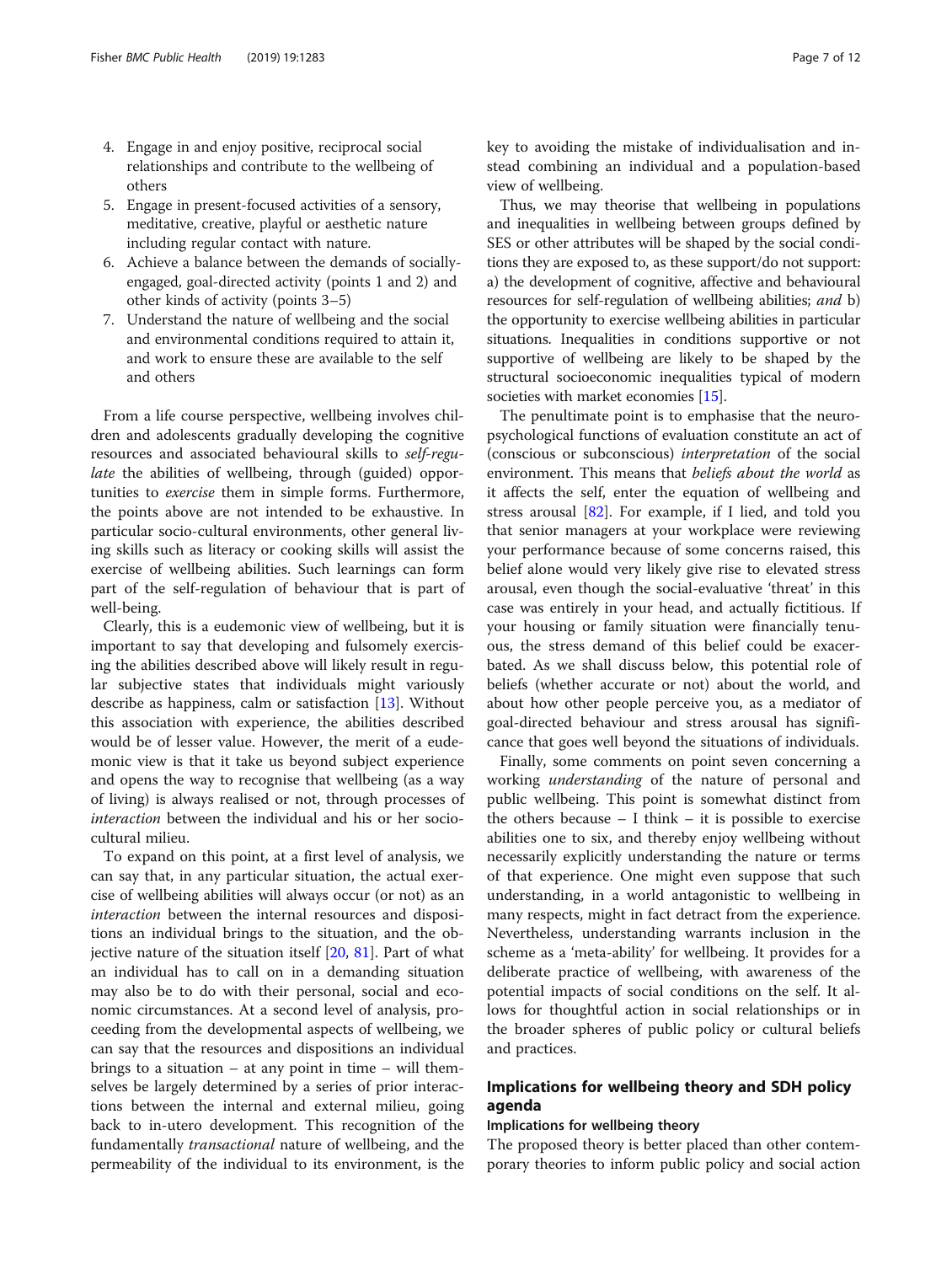to promote wellbeing, because it can explain the nature and dynamics of wellbeing in populations and how these are shaped by social conditions. Other theories discussed earlier start from the position of a psychologist and posit views of wellbeing as consisting in certain individual psychological experiences, attributes or behaviours, and then consider how these may be related to social conditions. The theory proposed here starts from evidence in neuroscience on the brain functions underpinning social cognition. These functions are understood from the outset to be constantly interacting with – drawing information from and responding to – the external environment. The role of stress arousal is built into the theory as an element of social cognition and thus the theory is able to explain how and why – in what kinds of conditions – humans are vulnerable to chronic stress and its adverse effects on subjective experience (distress), social behaviour and mental health. The proposed theory is supported by convergent evidence from different disciplines. Evidence from neuroscience studies on the nature and functions of stress arousal in animals are consistent with (and help to explain) evidence from psychological studies on stress and from epidemiological studies on associations between exposure to certain kinds of social conditions and effects on mental health [[39](#page-10-0)]. However, while the points of connection between research on stress and on social determinants of mental health have been recognised for some time in public health literature [[19,](#page-10-0) [33](#page-10-0), [34\]](#page-10-0), they have not been integrated into a theory of public wellbeing. In these ways the proposed theory meets Huppert et al.'s call for theory on wellbeing integrating perspectives from neurobiology, psychology and social science.

Thus, although the proposed theory speaks to the nature of wellbeing in the individual, wellbeing is not defined as consisting in intrinsically individual psychological experiences, attributes or behaviours. Rather, wellbeing is defined in contingent terms as the having and exercising of certain abilities, which are always developed and exercised (or not) through constant processes of interaction between individual and environment.

When the contingent nature of wellbeing abilities are understood – including the mechanism of stress arousal, its role in social cognition and the kinds of conditions that cause chronic stress – then one is in a position to understand how social environments impacts on wellbeing in individuals and in populations and take action accordingly. This is about understanding and cultivating conditions that support wellbeing but it is also about understanding what is at stake for us if the social conditions we create together fail to cultivate wellbeing: not just mental ill health but also psychological suffering, and increased levels of disturbed, divisive or destructive social behaviour. It is in these ways that the proposed theory is suitable to inform public policy and social action to promote wellbeing – to be a theory of public wellbeing.

# Implications for the SDH policy agenda

The proposed theory of wellbeing does not fundamentally disagree with the SDH policy agenda, which for current purposes I will take to be exemplified by the final report of the WHO Commission of Social Determinants of Health [[36](#page-10-0)] and similar publications that review SDH and propose a 'package' of policy measures accordingly [[38](#page-10-0)]. However, perspectives on policy and social change arising from proposed theory of wellbeing overlap with but also challenge and extend on the SDH policy agenda in a number of ways. Here it is only possible to summarise some key points, and each of these will require further exploration elsewhere.

Firstly, the goals of public health have long been couched as a state of wellbeing that goes beyond (merely) the absence of illness [[35](#page-10-0)]. However, despite this, because the SDH policy agenda is largely built on epidemiological research it tends to position improvements in measures of health used in such research – life expectancy, premature mortality, rates of disease, disease burden, disease risk and so on – as the intended goals of its proposals. Reducing socially determined inequalities in these measures between population groups is often a main focus. Thus, although the underpinning values of the agenda are expressed as 'health' and 'health equity', in operational terms health is largely defined as the absence of illness and there is no substantive, coherent conception of wellbeing present as an intended target of policy. While reductions in common forms of physical or mental illness are important policy goals in their own right and being subject to such ill-health conditions is likely to undermine wellbeing, the (mere) absence of these conditions does not constitute wellbeing as I've defined it. Thus, identifying wellbeing as such as a normative goal of public policy – supported by an applicable theory – does extend on the goals of the contemporary SDH policy agenda. Furthermore, a focus on wellbeing can extend one's policy agenda into a space where it can question broader political values – beyond the value assigned to 'health' as commonly understood – because claims about wellbeing (or welfare), and the capacity to 'deliver the goods' for human welfare, are central to the moral legitimation of contemporary political systems [\[39](#page-10-0)].

The proposed theory of wellbeing also challenges the SDH policy agenda because it extends on the range of factors identified as determinants, which serve as the substantive targets for policy activity. The SDH policy agenda proposes that governments act on factors such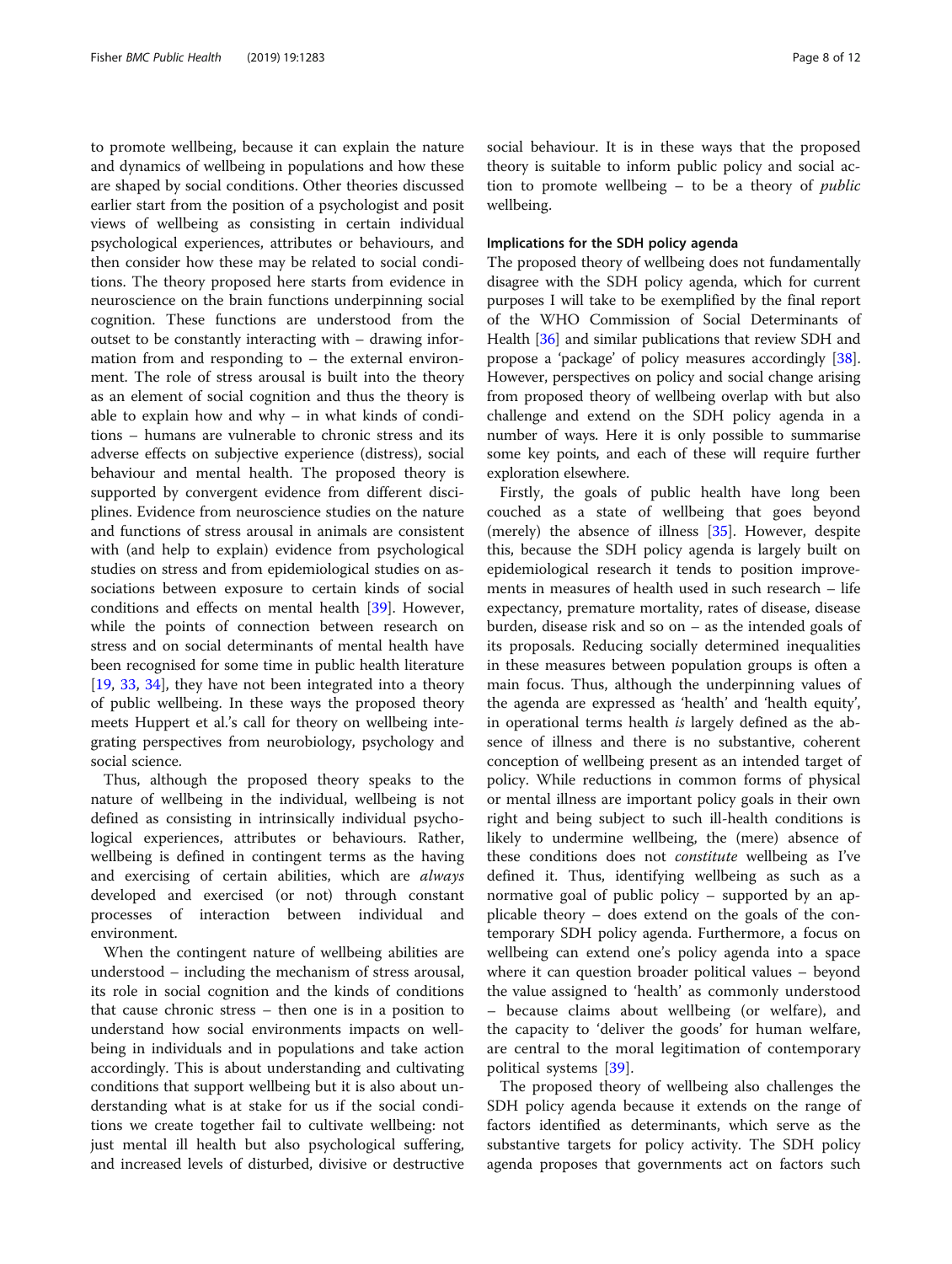as education, income, employment, housing, gender and racial discrimination and access to healthcare in order to improve health or reduce health inequities [\[36\]](#page-10-0). Such actions are relevant for wellbeing, because many of these factors are known to affect risk of mental ill health. However, the proposed theory and its analysis of the functions of social cognition draws attention to other factors and effects on populations that are barely recognised in the SDH policy agenda. Here I will focus on two issues; the role of beliefs and time-extended stress demands of modern environments. As mentioned above, the taking on of particular beliefs about the world can significantly affect stress arousal, because much stress arousal in adults starts with processes of cognitive interpretation and evaluation of the world as it affects the self. Thus, the public promulgation of certain kinds of ideas can exploit human vulnerabilities to stress arousal, when they are taken on as beliefs about threats. The representation of some 'other' group as a threat to a person's perceived identity group (to 'us') can be used as a tool to manipulate political support precisely because it taps into this vulnerability. If citizens are already under stress due to other demands, then their vulnerability to such exploitation is likely to be higher. Such manipulation is well-recognised as a sociological problem; the proposed theory can explain why it works. Wellbeing as a public goal thus brings the ideational environment of public discourse within the scope of issues to which public policy should pay attention. Similarly, awareness of climate change as a real existential threat has the potential to act as a chronic stressor and contribute to increased psychological distress and metal ill-health on a global scale – especially if there is no sense of being able to act meaningfully to address the threat.

The proposed theory also explains that undertaking goal-directed, socially engaged behaviour is intrinsically stress-demanding and will be more so if perceptions of control are limited. Thus the theory specifies and explains a ubiquitous feature of modern, competitive, hierarchical societies as a determinant of wellbeing; that is, an increased and time-extended demand for cognitive attention on goal-directed behaviour within complex social environments, occurring in a socioeconomic climate where, for many, employment conditions are relatively insecure. Part of this is about the demands of extended hours 'out there' in the real world, getting to and from work, meeting demands and deadlines and so on. An important additional factor is the role of digital media in all forms. Social cognition, being highly sensitive to social stimuli, will generally not neatly discriminate between direct human interaction and virtual social environments created though digital media. These media are able to bring stress-inducing, attention grabbing stimuli into our awareness 24 hours a day, seven days a week; whether these are to do with our employment or social networks, or violent and unsettling events from around the world, or even fictionalised violence. This is quite new for humanity and we have barely come to terms with its implications for wellbeing. It is not a wellrecognised issue in the SDH policy agenda.

The theory of public wellbeing also challenges and extends perspectives on the impacts of determinants. It indicates that the ability to self-regulate social behaviour in pro-social ways will be affected by present time events in the surrounding social milieu and by a person's history of interactions with her or his social environment. Thus failures in the development or exercise of wellbeing abilities is likely to adversely affect social behaviour. For example, based on the proposed theory I would suggest that the experience of chronic stress may alter a person's perceptions of other people with whom they are interacting; to see them as sources of demand even if they have little to do with the actual stressors affecting that person's life. These perceptions may result in a loss of empathy  $[83]$ , or stimulate aggressive or defensive withdrawal behaviours. I noted earlier evidence that chronic stress may also stimulate or increase reliefseeking through behaviours such as smoking or use of alcohol [[65\]](#page-10-0). When the current SDH policy agenda concerns itself with psychology it tends to focus on that which epidemiology measures – the presence or absence of common forms of mental ill-health [\[16](#page-9-0)]. The proposed theory suggests that adverse impacts of chronic stress may in fact have effects on populations and raise policy concerns that go far wider than high rates of diagnosable mental health problems, concerning as these may be; including issues such as family and social violence, various forms of addictive behaviour, and psychological suffering.

The focus of the SDH policy agenda on measures of disease makes it relatively easy for policy makers to convert the concerns raised into reasons to deliver healthcare or social policy interventions [\[84\]](#page-11-0). To bring policy attention onto wellbeing – informed by suitable theory – on the other hand, would place an onus on policy makers to shift focus away from ill-health and toward discerning and cultivating the conditions required for the development and exercise of wellbeing. In this sense, the proposed theory also responds to Antonovsky's call for a genuinely salutogenic approach to health promotion, moving beyond the narrow policy obsession with health behaviours [\[85\]](#page-11-0). I say it is through an understanding of the transactional nature of wellbeing across the life course, and the mechanisms that mediate social impacts on wellbeing, that the essential conditions required for the development and exercise of wellbeing can be discerned and become the subject of policy attention. Without this understanding the notion of governments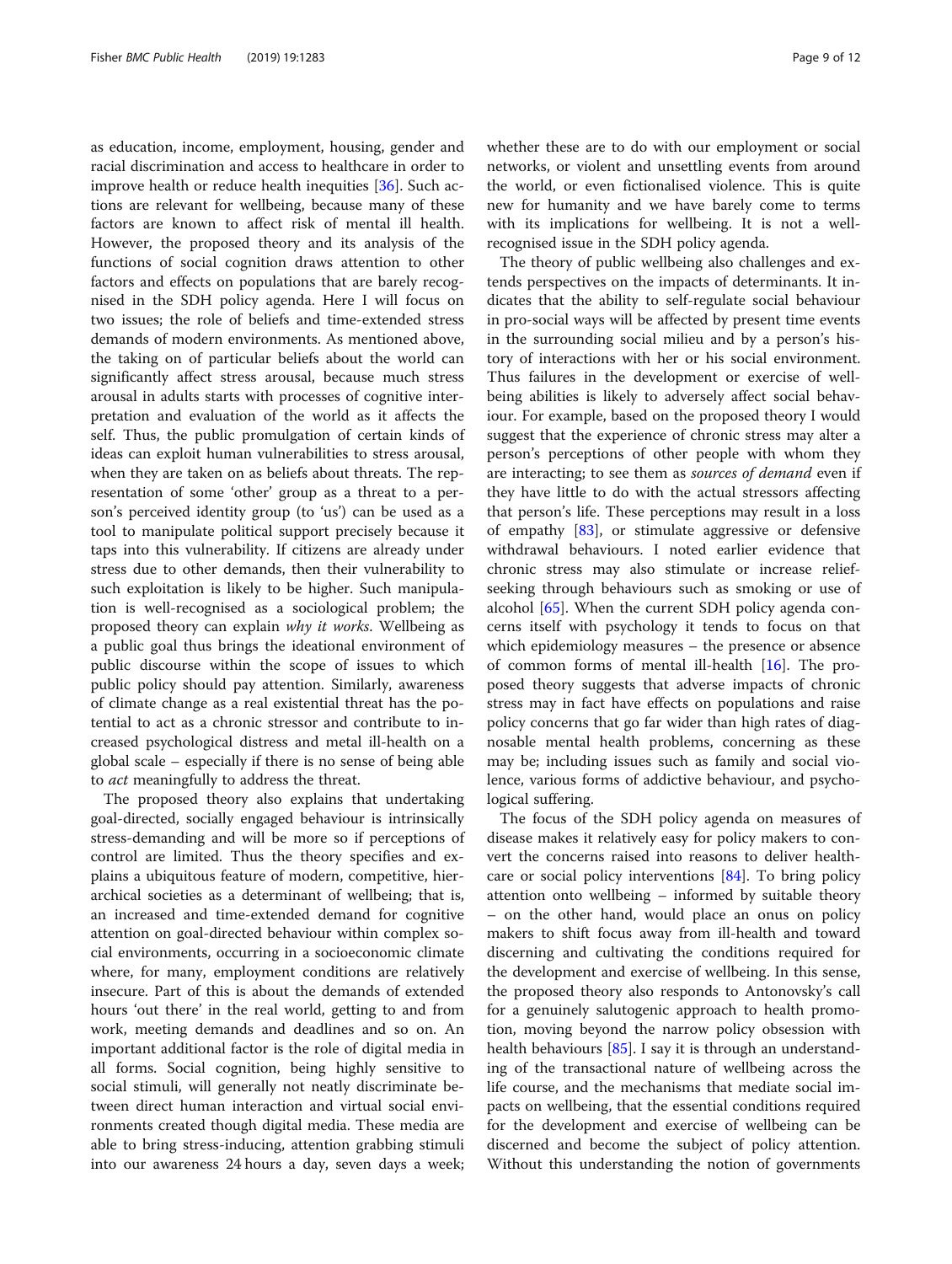<span id="page-9-0"></span>measuring wellbeing as a means to stimulate relevant action is fundamentally flawed.

Finally, specifying in detail the social conditions required for the development and exercise of wellbeing abilities will be essential to augment the proposed theory but is a task for another time. However, the theory already points out the direction of travel. Clearly conditions of early life from conception to age 10 or so are crucial for development of basic resources for self-regulation of behaviour, navigating social relationships in pro-social ways, and adaptively coping with – or being resilient to – social stressors [[86\]](#page-11-0). It follows, therefore, that social, economic or cultural factors affecting parents' mental health and wellbeing, and sensitivity to stressors, must also be recognised as matters of fundamental concern; for their own sake of course, but also because they may affect people's behaviours as parents, with adverse consequences for their children's exposure to stressors and prospects for wellbeing in the longer term [11].

In relation to adult life, we clearly need social and economic conditions that value and cultivate the mix of abilities indicated in the proposed theory more effectively. It is also important to recognise that the abilities of wellbeing are in significant part developed and exercised in the medium of human relationships as these play out in relatively intimate or localised spaces of family, friends, workplace or community. In this sense, human communities should be seen as a fundamental foundation for social wellbeing. While the provision of public services in areas such as education and healthcare is essential, the proposed theory also suggests a need for people to be, not just passive recipients of services, but active, knowledgeable participants in a social project of cultivating wellbeing. Wellbeing abilities are developed and maintained by being exercised.

# Conclusion

Current wellbeing theory is not well-placed to inform public policy for wellbeing. The proposed theory of public wellbeing can inform policy for wellbeing because it explains the contingent nature of wellbeing within contemporary social environments. When this theory is applied to examine current conditions then issues of heart disease or cancer must be re-assessed as second-order issues beside the potential cumulative impacts of social, economic, environmental and cultural stressors on human psychology, social behaviour and mental health. However, at the same time, understanding of the essential conditions required for wellbeing has the potential to inform political and social change toward a different future.

#### Abbreviations

HPA axis: Hypothalamic-pituitary-adrenal axis; OFC: Orbitofrontal cortex; PFC: Prefrontal cortex; SDH: Social determinants of health; SWB: Subjective wellbeing

#### Acknowledgements

Not applicable.

#### Authors' contributions

The article is entirely the work of MF. The author read and approved the final manuscript.

# Funding

The author is employed at the Southgate Institute for Health, Society & Equity, Flinders University. The author's employee did not have any role in the writing of this manuscript.

#### Availability of data and materials

Not applicable.

Ethics approval and consent to participate Not applicable.

#### Consent for publication

Not applicable.

#### Competing interests

The author declares that he has no competing interests.

#### Received: 6 May 2019 Accepted: 13 September 2019 Published online: 11 October 2019

#### References

- 1. Department of Health. Men's health and wellbeing policy. Perth, WA: Government of Western Australia; 2018.
- 2. Department of Health England. Wellbeing: why it matters to health policy. London: Department of Health England; 2013.
- 3. Government of Victoria. Victorian public health and wellbeing plan 2015– 2019. Melbourne, Victoria: Government of Victoria; 2015.
- 4. Forgeard MJC, Jayawickreme E, Kern M, Seligman MEP. Doing the right thing: measuring wellbeing for public policy. Int J Wellbeing. 2011;1(1): 79–106.
- 5. Stiglitz J, Sen A, Fitoussi JP. Report by the commission on the measurement of economic performance and social Progress. Paris: CMEPSP; 2009.
- 6. Vigo D, Thornicroft G, Atun R. Estimating the true global burden of mental illness. Lancet Psychiatry. 2016;3(2):171–8.
- 7. Foresight Mental Capital and Wellbeing Project. Final project report. London: The Government Office for Science; 2008.
- 8. Dodge R, Daly A, Huyton J, Sanders L. The challenge of defining wellbeing. Int J Wellbeing. 2012;2(3):222–35.
- 9. Deci EL, Ryan RM. Hedonia, eudaimonia, and well-being: an introduction. J Happiness Stud. 2008;9(1):1–11.
- 10. Baum F. The new public health (4th Ed.). Melbourne: Oxford University Press; 2016.
- 11. Faculty of Public Health and Mental Health Foundation. Better Mental Health for All: A Public Health Approach to Mental Health Improvement. London: Faculty of Public Health and Mental Health Foundation; 2016.
- 12. Atkinson S. Moves to measure wellbeing must support a social model of health. Br Med J. 2011;343(7832). <https://doi.org/10.1136/bmj.d7323>.
- 13. Huppert FA, Baylis N. Well-being: towards an integration of psychology, neurobiology and social science. Philos Trans R Soc Lond. 2004;359:1447–51.
- 14. First International Conference on Health Promotion. Ottawa charter for health promotion. Ottowa, Canada: World Health Organization; 1986.
- 15. Friedli L. Mental health, resilience and inequalities. Copenhagen: World Health Organization; 2009.
- 16. Fryers T, Melzer D, Jenkins R. Social inequalities and the common mental disorders: a systematic review of the evidence. Soc Psychiatry Psychiatr Epidemiol. 2003;38:229–37.
- 17. Australian Bureau of Statistics. National survey of mental health and wellbeing: summary of results. Canberra: ABS; 2007.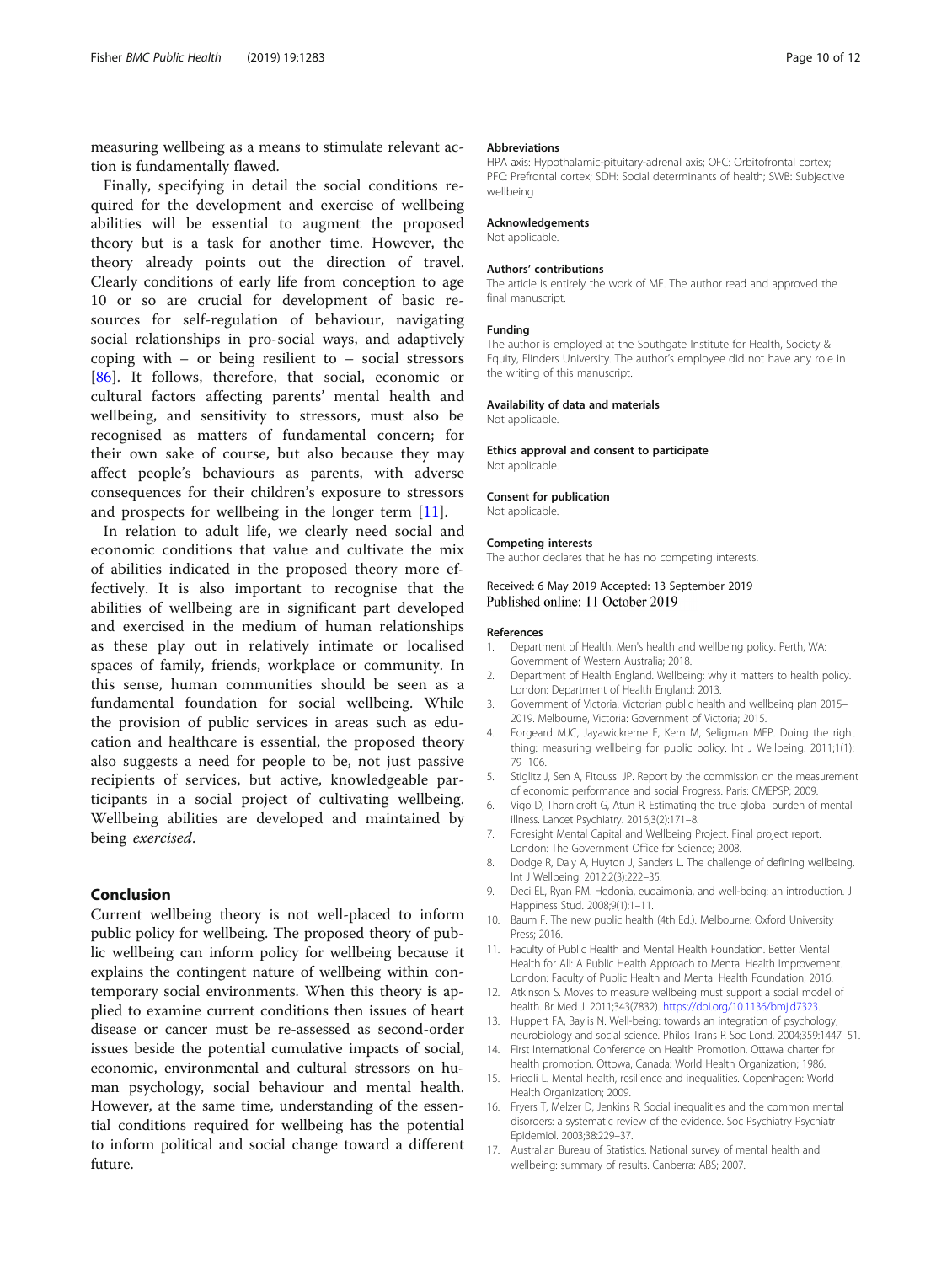- <span id="page-10-0"></span>18. Fisher M, Baum F. The social determinants of mental health: implications for research and health promotion. Aust N Z J Psychiatry. 2010;44:1057–63.
- 19. Brunner E. Socioeconomic determinants of health: stress and the biology of inequality. Br Med J. 1997;314:1472–6.
- 20. Kristenson M, Eriksen HR, Sluiter JK, Starke D, Ursin H. Psychobiological mechanisms of socioeconomic differences in health. Soc Sci Med. 2004; 58(8):1511–22.
- 21. Chrousos GP. Stress and disorders of the stress system. Nat Rev Endocrinol. 2009;5:374–81.
- 22. Deaton A. Policy implications of the gradient of health and wealth. Health Aff. 2002;21(2):13–30.
- 23. Bowen S, Zwi AB, Sainsbury P, Whitehead M. Killer facts, politics and other influences: what evidence triggered early childhood intervention policies in Australia? Evidence & policy: A journal of research, debate and practice. 2009;5(1):5–32.
- 24. Cummins RA, Eckersley R, Pallant J, Van Vugt J, Misajon R. Developing a national index of subjective wellbeing: the Australian Unity wellbeing index. Soc Indic Res. 2003;64(2):159–90.
- 25. Bradburn N. The structure of psychological well-being. Chicago: Aldine; 1969.
- 26. Kahneman D, Diener E, Schwarz N. Well-being: foundations of hedonic psychology: Russell Sage Foundation; 1999.
- 27. Cummins RA, Lau AL, Davern MT. Subjective wellbeing homeostasis. Handbook of social indicators and quality of life research. Springer. 2012:79–98.
- 28. Kahneman D, Krueger AB. Developments in the measurement of subjective well-being. J Econ Perspect. 2006;20(1):3–24.
- 29. Seligman MEP. Authentic happiness: using the new positive psychology to realize your potential for lasting fulfilment. London: Nicholas Brealey Publishing; 2002.
- 30. Ryff C, Singer B. Know thyself and become what you are: A eudaimonic approach to psychological wellbeing. J Happiness Stud. 2008;9:13–39.
- 31. Baum F, Fisher M. Why behavioural health promotion endures despite its failure to reduce health inequities. Sociol Health Illness. 2014;36(2):213–25.
- 32. Becker D, Marecek J. Dreaming the American dream: individualism and positive psychology. Soc Personal Psychol Compass. 2008;2(5):1767–80.
- 33. Evans RG, Barer ML, Marmor TR, editors. Why are some people healthy and others not? The determinants of health of populations. New York: Walter de Gruyter; 1994.
- 34. O'Dea K, Daniel M. How social factors affect health: neuroendocrine interactions. In: Eckersley R, Dixon J, Douglas B, editors. The social origins of health and well-being. Melbourne: Cambridge University Press; 2001.
- 35. World Health Organization. Constitution of the World Health Organization. Geneva: WHO; 1948.
- 36. Commission on the Social Determinants of Health. Closing the gap in a generation: Health equity through action on the social determinants of health. Geneva: WHO; 2008.
- 37. Richter M. It does take two to tango! On the need for theory in research on the social determinants of health. Int J Public Health. 2010;55:457–8.
- 38. Marmot M, Friel S, Bell R, Houweling TAJ, Taylor S. Closing the gap in a generation: health equity through action on the social determinants of health. Lancet. 2008;372(9650):1661–9.
- 39. Fisher M. The science of social reasoning and decision making: foundations of a new social-Liberal theory. Adelaide: University of Adelaide; 2009.
- 40. Adolphs R. Social cognition and the human brain. Trends Cogn Sci. 1999; 3(12):469–79.
- 41. Panksepp J. Affective neuroscience: the foundations of human and animal emotions. New York: Oxford University Press; 1998.
- 42. Ledoux JE. The emotional brain: the mysterious underpinnings of emotional life. New York: Simon & Schuster; 1996. 384 p.
- 43. Berridge KC, Robinson TE. Parsing reward. Trends Neurosci. 2003;26(9):507–13.
- 44. Koechlin E, Summerfield C. An information theoretical approach to prefrontal executive function. Trends Cogn Sci. 2007;11(6):229–35.
- 45. Miller EK. The prefrontal cortex and cognitive control. Nat Rev Neurosci. 2000;1:59–65.
- 46. Fuster J. M. Upper processing stages of the perception-action cycle. Trends Cogn Sci. 2004;8(4):143–5.
- 47. Schultz W. Getting formal with dopamine and reward. Neuron. 2002;36: 241–63.
- 48. Adolphs R. Cognitive neurosicence of human social behaviour. Nat Rev Neurosci. 2003;4:165–78.
- 49. Gallese V, Keysers C, Rizzolatti G. A unifying view of the basis of social cognition. Trends Cogn Sci. 2004;8(9):396–403.
- 50. Buckner RL, Carroll DC. Self projection and the brain. Trends Cogn Sci. 2006; 11(2):49–57.
- 51. Schoenbaum G, Roesch MR, Stalnaker TA. Orbitofrontal cortex, decisionmaking and drug addiction. Trends Neurosci. 2006;29(2):116–24.
- 52. Davidson R. J. Anxiety and affective style: role of prefrontal cortex and amygdala. Biol Psychiatry. 2002;51:68–80.
- Bechara A, Damasio H, Damasio AR. Emotion, decision making and the orbitofrontal cortex. Cereb Cortex. 2000;10:295–307.
- 54. Berretta S. Cortico-amygdala circuits: role in the conditioned stress response. Stress. 2005;8(4):221–32.
- 55. Dickerson SS, Kemeny ME. Acute stressors and cortisol responses: a theoretical integration and synthesis of laboratory research. Psychol Bull. 2004;130(3):355–91.
- 56. de Kloet ER, Joels M, Holsboer F. Stress and the brain: from adaptaion to disease. Nat Rev Neurosci. 2005;6:463–75.
- 57. McEwen B, Wingfield JC. The concept of allostasis in biology and biomedicine. Horm Behav. 2003;43:2–15.
- 58. Antonovsky A. Health, stress and coping. San Francisco: Jossey Bass; 1980.
- 59. Phillips AG, Ahn S, Howland JG. Amygdalar control of the mesocorticolimbic dopamine system: parallel pathways to motivated behaviour. Neurosci Biobehav Rev. 2003;27:543–54.
- 60. Botvinick MM, Cohen JD, Carter CS. Conflict monitoring and the anterior cingulate cortex. Trends Cogn Sci. 2004;8(12):539–46.
- 61. Damasio AR, Damasio H, Christen Y. Neurobiology of decision-making. Berlin. New York: Springer; 1996.
- 62. Chrousos GP, Gold PW. The concepts of stress and stress system disorders: overview of physical and behavioral homeostasis. J Am Med Assoc. 1992; 267(9):1244–52.
- Marmot M. Status syndrome: how your social standing directly affects your health and life expectancy. London: Bloomsbury; 2004.
- 64. Epel ES, Blackburn EH, Lin J, Dhabhar FS, Adler NE, Morrow JD, et al. Accelerated telomere shortening in response to life stress. Proc Natl Acad Sci U S A. 2004;101(49):17312–5.
- 65. Krueger PM, Chang VW. Being poor and coping with stress: health behaviors and the risk of death. Am J Public Health. 2008;98(5):889–96.
- 66. Thoits PA. Stress and health: major findings and policy implications. J Health Soc Behav. 2010;51:S41.
- 67. Joëls M, Karst H, Krugers HJ, Lucassen PJ. Chronic stress: implications for neuronal morphology, function and neurogenesis. Front Neuroendocrinol. 2007;28:72–96.
- 68. Ehlert U, Gaab J, Heinrichs M. Psychoneuroendocrinological contributions to the etiology of depression, posttraumatic stress disorder, and stress-related bodily disorders: the role of the hypothalamus-pituitary-adrenal axis. Biol Psychol. 2001;57:141–52.
- 69. Baum A, Garofalo JP, Yali AM. Socioeconomic status and chronic stress: does stress account for SES effects on health? Ann N Y Acad Sci. 1999;869:131–44.
- Wilkinson R, Pickett K. The spirit level: why more equal societies almost always do better. London: Penguin Books; 2009.
- 71. Ryan RM, Deci EL. Self-determination theory and the facilitation of intrinsic motivation, social development, and well-being. Am Psychol. 2000;55(1):68–78.
- 72. Stansfeld SA, Fuhrer R, Shipley MJ, Marmot MG. Work characteristics predict psychiatric disorder: prospective results from the Whitehall II study. Occup Environ Med. 1999;56:302–7.
- 73. Damasio AR. Descartes error: emotion, reason and the human brain. London: Picador; 1994.
- 74. Bosma H, Marmot MG, Hemingway H, Nicholson AC, Brunner E, Stansfeld SA. Low job control and risk of coronary heart disease in Whitehall II (prospective cohort) study. Br Med J. 1997;314.
- 75. Syme L. Social and economic disparities in health: thoughts about intervention. The Milbank Quarterly. 1998;76:493–502.
- 76. Luks A, Payne P. The healing power of doing good: the health and spiritual benefits of helping others: iUniverse; 2001.
- 77. Phongsavan P, Chey T, Bauman A, et al. Social capital, socio-economic status and psychological distress among Australian adults. Soc Sci Med. 2006;63:2546–61.
- 78. Maller C, Townsend M, Pryor A, Brown P, St Leger L. Healthy nature healthy people:'contact with nature'as an upstream health promotion intervention for populations. Health Promot Int. 2006;21(1):45–54.
- 79. Peterson LG, Pbert L. Effectiveness of a meditation-based stress reduction program in the treatment of anxiety disorders. Am J Psychiatry. 1992;149(7):936–43.